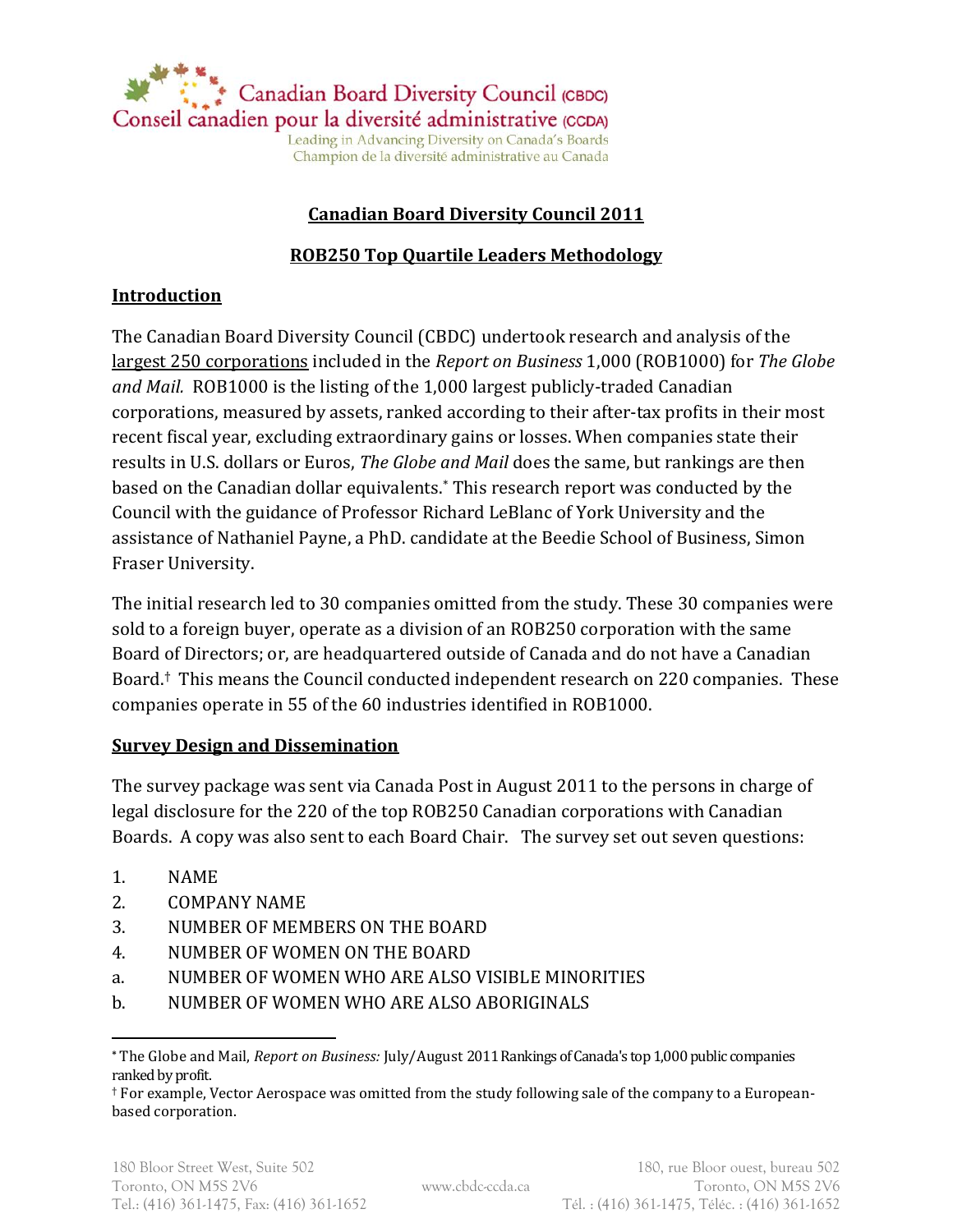- 5. NUMBER OF VISIBLE MINORITIES ON THE BOARD
- 6. NUMBER OF ABORIGINALS ON THE BOARD
- 7. BOARD CHAIR WHO IS FEMALE, AND/OR A VISIBLE MINORITY, AND/OR ABORIGINAL

The survey package contained: a cover letter from Council Founder Pamela Jeffery inviting their participation; Diversity Definitions; FAQ; Highlights of the Council's 2010 Annual Report Card; and, a stamped return envelope. Respondents were asked to answer the seven questions with a deadline of September 23, 2011.

The research report utilizes the Employment Equity Act of 1995‡ as its Diversity Definitions guidelines with respect to the definitions of gender, visible minority and Aboriginal status.

The survey response rate was high: 35% (77) of the 220 companies that responded. The cover letter informed each recipient that the survey was voluntary and if the company chose not to respond, the Council would conduct research to determine the board's diversity. This information was collected through online research of corporate websites, Annual Reports and SEDAR up to October 28, 2011. To ensure the integrity of the research, the letter stated that the Council research would focus exclusively on the number of women on their board, which could affect their ranking as the analysis would not take into consideration directors who may or may not be members of visible minority groups or Aboriginal peoples.

In some cases, more than one company received the same score. This resulted in the succeeding company (in descending order according to the ROB250) to be ranked lower. For example, in this research, 2<sup>nd</sup> place is held by four companies that each score 66.67%. The succeeding company received 63.64% and therefore ranked 6<sup>th</sup> in the report.

# **Analysis**

The Council has identified 56 Canadian corporations that are Board diversity leaders who form the top quartile  $(250-30=220.56/220=25.4%)$  of the ROB250 in accordance with the following methodology:

## *Companies that Responded to the Canadian Board Diversity Council Survey*

77 companies responded to the Council's survey. The methodology to evaluate these companies employs a mathematical formula which calculates each company's answers to the survey. One variable in the formula is the total number of Board members as the denominating variable. Second, there was a summation of the number of women, visible

 $\overline{a}$ ‡ *Employment Equity Act*. S.C. 1995, c. 44, s. 3 "Interpretation".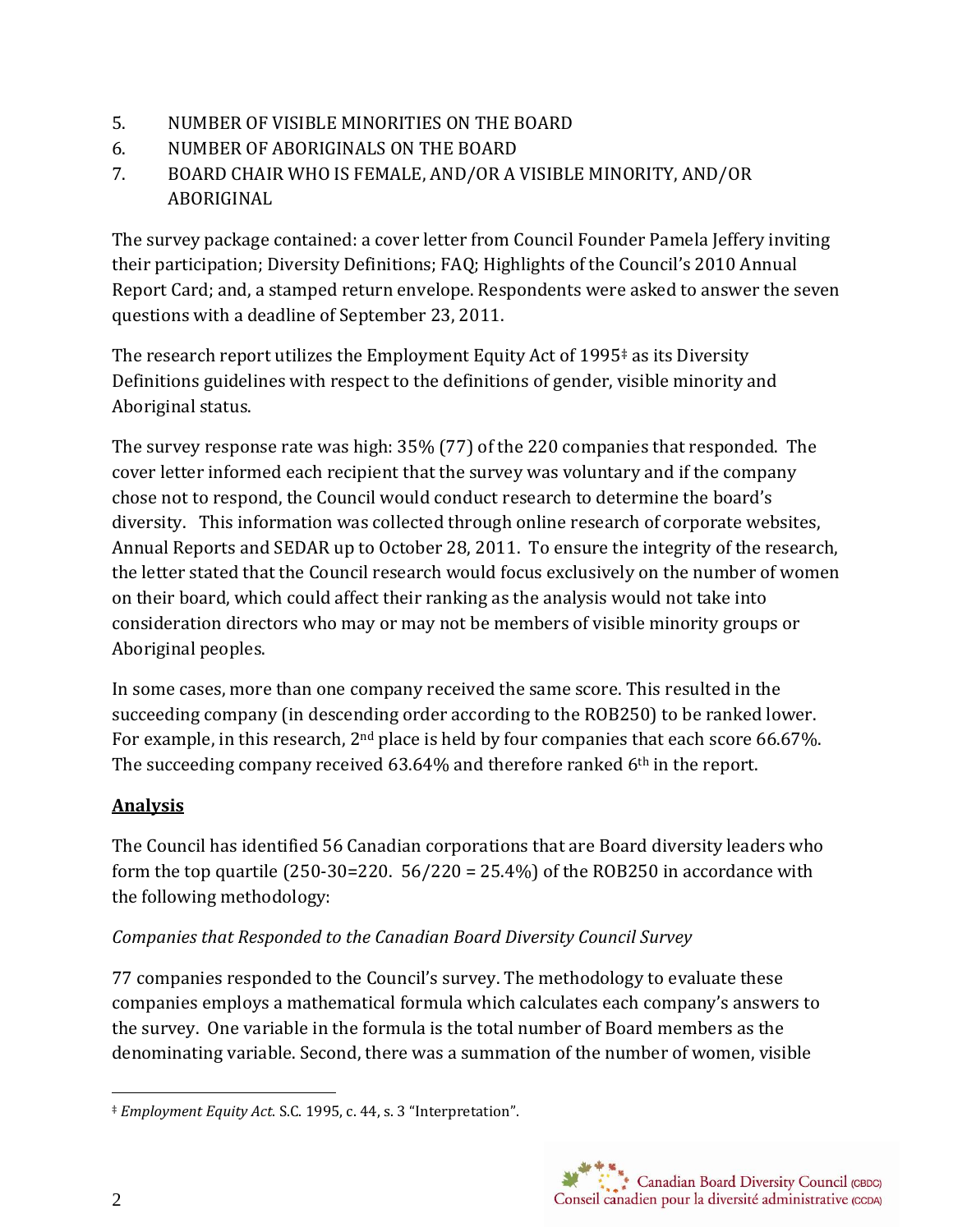minorities and Aboriginal peoples which was divided by the total number of members on the Board. Third, the total number of women who were also visible minorities or Aboriginal peoples were summed up and divided by the total number of Board members and then multiplied exponentially. This process was created to partially weight female Board members who also held a visible minority or Aboriginal status due to their dualdiversity position by a fraction. Lastly, if the company had a diverse Board Chair, that is a woman, visible minority or Aboriginal person than their weight in Board diversity would be evaluated equally as an additional diverse Board member.

Formula:

 $=\left(\frac{w}{2}\right)$  $\left(\frac{v+a}{t}\right) + \left(\frac{x}{t}\right)$  $\left(\frac{x}{t}\right)^2 + \left(\frac{y}{t}\right)^2$  $\left(\frac{y}{t}\right)^2 + \left(\frac{b}{t}\right)$  $\left(\frac{b}{t}\right)^2 t^{\S}$ 

Standing by the Council's *Vision* of increasing the percentage of board seats in Canada's largest 500 organizations held by women from 14% in 2009 to 20% by 2013, the Council identified those corporations whose overall Board diversity was calculated at 20% or higher in accordance with the formula.

These 33 companies, from highest to lowest percentage of Board diversity are: Husky Energy, Spectra Energy Transmission, InnVest REIT, Silvercorp Metals, Corus Entertainment, Cineplex, Teck Resources, TD Bank Group, Potash Corporation of Saskatchewan, Laurentian Bank of Canada, Torstar Corporation, Quebecor, Centerra Gold, TMX Group, Shawcor, Royal Bank of Canada, Imperial Oil, Canadian General Investments, TransAlta, EnCana, Transcontinental, Home Capital Group, Baytex Energy, Capstone Mining, Suncor Energy, George Weston Limited, Stantec, Russel Metals, Bombardier, Industrial Alliance Insurance and Financial, Astral Media, Boardwalk REIT and TVA Group.

For example, Potash Corporation of Saskatchewan is a leader in Board diversity according to these rankings with 13 board members, 3 women (1 of whom is a visible minority), 1 Aboriginal person and 1 other visible minority. Given the number of visible minorities and that our formula allows for a greater weighting to those Board members who simultaneously fall into 2 categories of diversity, being a woman and visible minority, Potash ranks high in Board diversity.

 $\overline{a}$ 

<sup>§</sup> The legend for the equations is shown as followed:

t=Total number of members on Board

w=Total number of women on Board

v=Total number of visible minorities on Board

a=Total number of Aboriginals on Board

x=Total number of women who are also visible minorities

y=Total number of women who are also Aboriginals

b=1 whole number will be counted if the Board Chair is either a woman, visible minority or an Aboriginal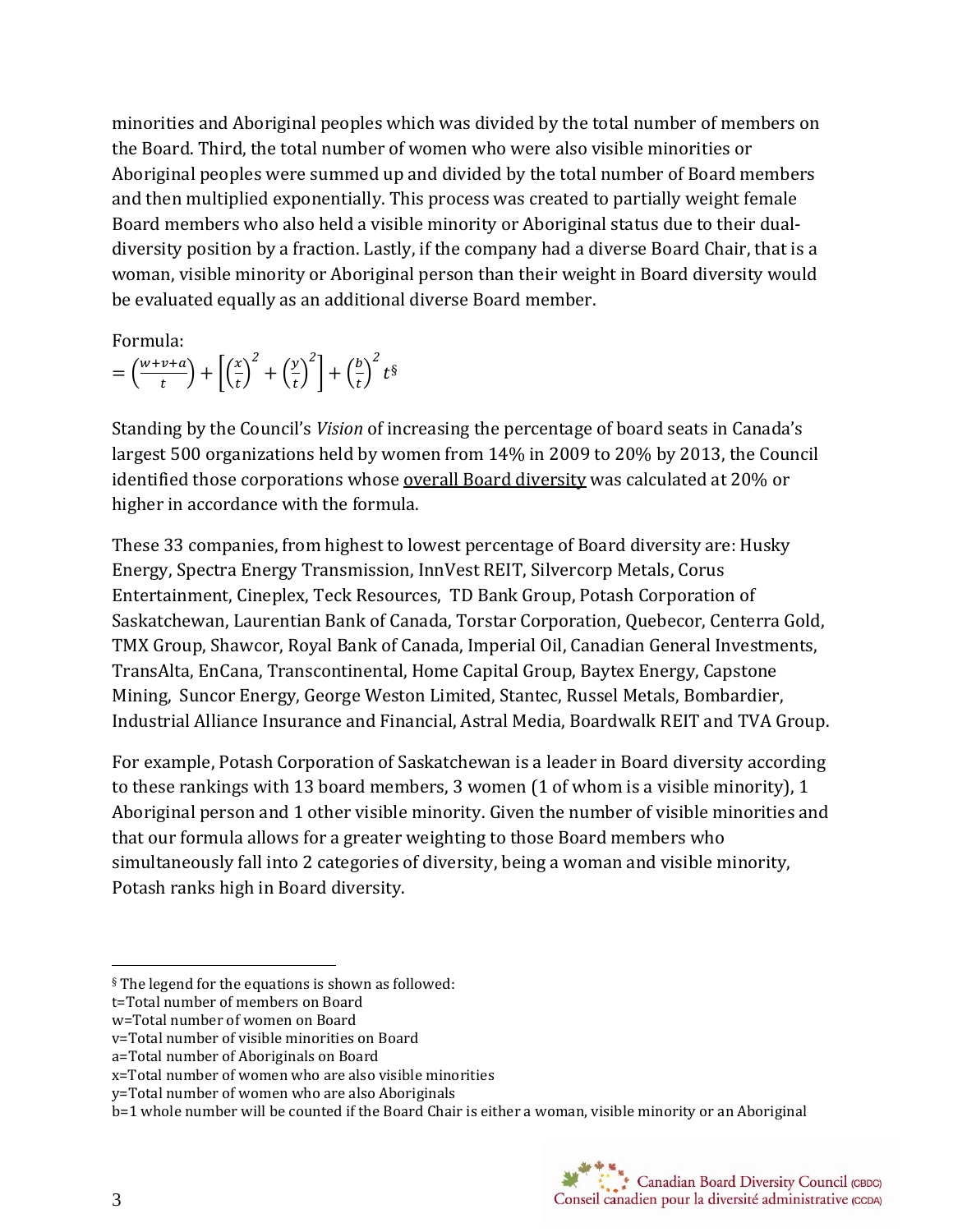The above-mentioned companies provided the Council with legal disclosure of their Board structure and show a percentage of Board diversity ranging from 20% to 79.59%.

# *Companies that did not Respond to the Canadian Board Diversity Council Survey*

143 companies did not respond to the survey. The methodology to evaluate these companies employs a different mathematical formula than the formula described above. One variable in the equation is the total number of Board members as the denominating variable. Board members of visible minority groups and with Aboriginal status are no longer included in the analysis and formula. Board Chairs who are women are allotted the same weight of an additional diverse Board member in the company's overall calculation.

Formula:

$$
= \left(\frac{w}{t}\right) + \left(\frac{b}{t}\right)^2 t
$$

Standing by the Council's *Vision* of increasing the percentage of board seats in Canada's largest 500 organizations held by women from 14% in 2009 to 20% by 2013, the Council identified those corporations whose **Board gender diversity** was calculated at 20% or higher in accordance with the formula.

These 23 companies, ranked from highest to lowest percentage of Board gender diversity are: Union Gas\*, Shoppers Drug Mart, Jean Coutu Group (PJC), Bank of Nova Scotia, Emera, Open Text Corp., Indigo Books & Music, HSBC Bank Canada, Intact Financial, Manitoba Telecom Services, National Bank of Canada, Bank of Montreal, CIBC, SNC-Lavalin Group, Canadian Utilities, CU Inc., Sears Canada, Canadian Pacific Railway, Rogers Communications, RioCan REIT, Just Energy Group, Stella-Jones and Co-operators General Insurance.

The Council's independent research on these organizations shows a percentage of Board Diversity ranging from 21.74% to 66.67%.

\_\_\_\_\_\_\_\_\_\_\_\_\_\_\_\_\_\_\_\_\_\_\_\_\_\_\_\_

<sup>\*</sup>Union Gas ranks first in Table 2 yet it is important to note their small board size in relation to many of the other companies analyzed in this report. Union Gas has a total number of 3 board members which includes 1 woman and thus skews their overall board diversity percentage to a higher ranking.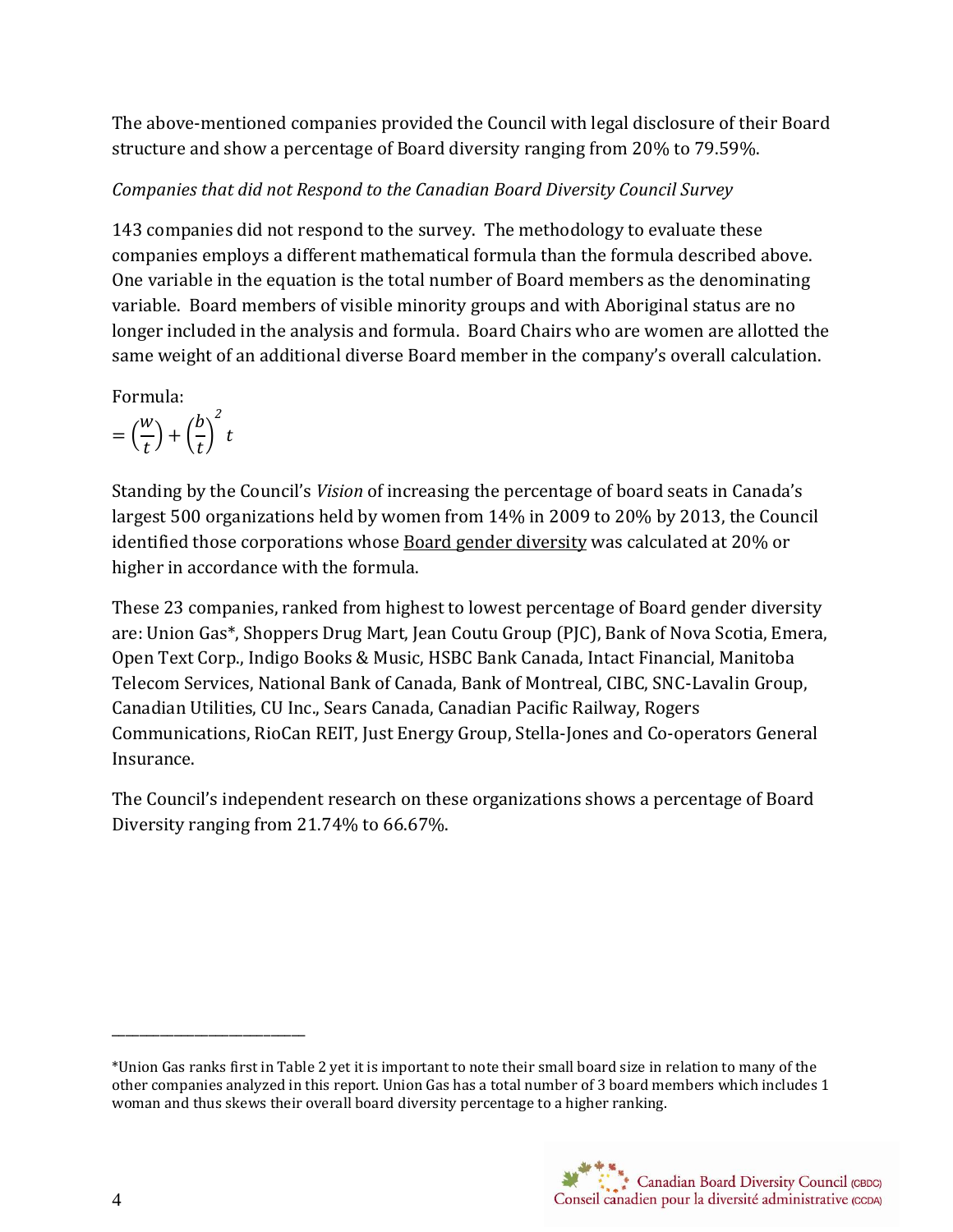## **Canadian Board Diversity Council 2011**

### **ROB250 Top Quartile Leaders**

**Legend** W= Women VM= Visible Minorities A= Aboriginals

| <b>CBDC</b><br>Rank | <b>ROB</b>     | Company                         | # of Board<br>members | $#$ of<br>Women         | # of V.<br><b>Minorities</b> | $#$ of<br><b>Aboriginals</b> | # of<br><b>W</b> &<br><b>VM</b> | #OF<br><b>W &amp; A</b> | <b>Board</b><br>Chair | $%$ of<br><b>Board</b><br><b>Diversity</b> |
|---------------------|----------------|---------------------------------|-----------------------|-------------------------|------------------------------|------------------------------|---------------------------------|-------------------------|-----------------------|--------------------------------------------|
| $\mathbf{1}$        | 29             | Husky Energy Inc.               | 14                    | $\overline{c}$          | 8                            | $\boldsymbol{0}$             | $\overline{c}$                  | $\mathbf{0}$            | $\mathbf{1}$          | 79.59%                                     |
| $\sqrt{2}$          | 120            | InnVest REIT                    | 6                     | $\boldsymbol{0}$        | 3                            | $\boldsymbol{0}$             | $\boldsymbol{0}$                | $\boldsymbol{0}$        | $\mathbf{1}$          | 66.67%                                     |
| $\overline{2}$      | 178            | Silvercorp Metals Inc.          | 6                     | $\boldsymbol{0}$        | 3                            | $\boldsymbol{0}$             | $\boldsymbol{0}$                | $\overline{0}$          | $\mathbf{1}$          | 66.67%                                     |
| $\overline{2}$      | 56             | Spectra Energy<br>Transmission  | 3                     | $\mathbf{1}$            | $\mathbf{1}$                 | $\boldsymbol{0}$             | $\boldsymbol{0}$                | $\boldsymbol{0}$        | $\boldsymbol{0}$      | 66.67%                                     |
| $\overline{c}$      | 95             | <b>Union Gas</b>                | 3                     | $\mathbf{1}$            | $\boldsymbol{0}$             | $\boldsymbol{0}$             | $\boldsymbol{0}$                | $\boldsymbol{0}$        | $\mathbf{1}$          | 66.67%                                     |
| 6                   | 131            | Corus Entertainment             | 11                    | 6                       | $\boldsymbol{0}$             | $\boldsymbol{0}$             | $\boldsymbol{0}$                | $\boldsymbol{0}$        | $\mathbf{1}$          | 63.64%                                     |
| 7                   | 188            | Cineplex Inc.                   | 9                     | 2                       | $\overline{2}$               | $\boldsymbol{0}$             | $\overline{c}$                  | $\boldsymbol{0}$        | $\mathbf{1}$          | 58.02%                                     |
| $\, 8$              | 13             | Teck Resources Ltd.             | 14                    | $\overline{c}$          | $\overline{\mathbf{4}}$      | $\boldsymbol{0}$             | $\boldsymbol{0}$                | $\boldsymbol{0}$        | $\boldsymbol{0}$      | 42.86%                                     |
| 9                   | $\overline{2}$ | TD Bank Group                   | 17                    | 6                       | $\mathbf{1}$                 | $\boldsymbol{0}$             | $\boldsymbol{0}$                | $\mathbf{0}$            | $\mathbf{0}$          | 41.18%                                     |
| 10                  | 47             | <b>Shoppers Drug Mart</b>       | 10                    | $\overline{4}$          | $\boldsymbol{0}$             | $\boldsymbol{0}$             | $\boldsymbol{0}$                | $\boldsymbol{0}$        | $\boldsymbol{0}$      | 40.00%                                     |
| 11                  | 12             | Potash Corp. of<br>Saskatchewan | 13                    | 3                       | 1                            | $\mathbf{1}$                 | $\mathbf{1}$                    | $\boldsymbol{0}$        | $\boldsymbol{0}$      | 39.05%                                     |
| 12                  | 106            | Jean Coutu Group (PJC)          | 13                    | 5                       | $\mathbf 0$                  | $\boldsymbol{0}$             | $\boldsymbol{0}$                | $\mathbf{0}$            | $\boldsymbol{0}$      | 38.46%                                     |
| 12                  | 134            | Laurentian Bank of<br>Canada    | 13                    | 5                       | $\boldsymbol{0}$             | $\boldsymbol{0}$             | $\boldsymbol{0}$                | $\boldsymbol{0}$        | $\mathbf{0}$          | 38.46%                                     |
| 12                  | 193            | <b>Torstar Corporation</b>      | 13                    | $\overline{4}$          | $\mathbf{1}$                 | $\boldsymbol{0}$             | $\boldsymbol{0}$                | $\boldsymbol{0}$        | $\mathbf{0}$          | 38.46%                                     |
| 15                  | 89             | Quebecor Inc.                   | 8                     | $\overline{c}$          | $\mathbf 0$                  | $\boldsymbol{0}$             | $\boldsymbol{0}$                | $\mathbf{0}$            | $\mathbf{1}$          | 37.50%                                     |
| 16                  | 3              | Bank of Nova Scotia             | 14                    | 5                       | $\boldsymbol{0}$             | $\boldsymbol{0}$             | $\boldsymbol{0}$                | $\boldsymbol{0}$        | $\boldsymbol{0}$      | 35.71%                                     |
| 17                  | 68             | Centerra Gold Inc.              | 12                    | $\mathbf{1}$            | 3                            | $\boldsymbol{0}$             | $\mathbf{0}$                    | $\boldsymbol{0}$        | $\boldsymbol{0}$      | 33.33%                                     |
| 17                  | 100            | Emera Inc.                      | 12                    | $\overline{\mathbf{4}}$ | $\boldsymbol{0}$             | $\boldsymbol{0}$             | $\boldsymbol{0}$                | $\boldsymbol{0}$        | $\boldsymbol{0}$      | 33.33%                                     |
| 17                  | 243            | Indigo Books & Music            | 12                    | 3                       | $\boldsymbol{0}$             | $\boldsymbol{0}$             | $\boldsymbol{0}$                | $\boldsymbol{0}$        | $\mathbf{1}$          | 33.33%                                     |
| 17                  | 158            | Open Text Corp.                 | 9                     | 3                       | $\boldsymbol{0}$             | $\boldsymbol{0}$             | $\boldsymbol{0}$                | $\boldsymbol{0}$        | $\boldsymbol{0}$      | 33.33%                                     |
| 17                  | 149            | Shawcor Ltd.                    | 12                    | 3                       | $\boldsymbol{0}$             | $\boldsymbol{0}$             | $\boldsymbol{0}$                | $\boldsymbol{0}$        | $\mathbf{1}$          | 33.33%                                     |
| 17                  | 99             | TMX Group Inc.                  | 12                    | 3                       | $\mathbf{1}$                 | $\boldsymbol{0}$             | $\mathbf{0}$                    | $\mathbf{0}$            | $\mathbf{0}$          | 33.33%                                     |
| 23                  | $\mathbf{1}$   | Royal Bank of Canada            | 16                    | 5                       | $\boldsymbol{0}$             | $\boldsymbol{0}$             | $\boldsymbol{0}$                | $\boldsymbol{0}$        | $\boldsymbol{0}$      | 31.25%                                     |
| 24                  | 50             | <b>HSBC Bank Canada</b>         | 10                    | 3                       | $\boldsymbol{0}$             | $\boldsymbol{0}$             | $\boldsymbol{0}$                | $\mathbf{0}$            | $\boldsymbol{0}$      | 30.00%                                     |
| 25                  | 138            | Canadian General<br>Investments | $\overline{7}$        | $\mathbf{1}$            | $\boldsymbol{0}$             | $\boldsymbol{0}$             | $\boldsymbol{0}$                | $\boldsymbol{0}$        | $\mathbf{1}$          | 28.57%                                     |
| 25                  | 10             | Imperial Oil Limited            | $\overline{7}$        | $\overline{2}$          | $\boldsymbol{0}$             | $\boldsymbol{0}$             | $\boldsymbol{0}$                | $\boldsymbol{0}$        | $\boldsymbol{0}$      | 28.57%                                     |
| 27                  | 92             | TransAlta Corp.                 | 11                    | $\overline{c}$          | $\mathbf{1}$                 | $\boldsymbol{0}$             | $\boldsymbol{0}$                | $\mathbf 1$             | $\boldsymbol{0}$      | 28.10%                                     |
| 28                  | 20             | EnCana Corp.                    | 11                    | 3                       | $\boldsymbol{0}$             | 0                            | $\boldsymbol{0}$                | $\boldsymbol{0}$        | $\boldsymbol{0}$      | 27.27%                                     |
| 28                  | 59             | Intact Financial                | 11                    | 3                       | $\boldsymbol{0}$             | $\boldsymbol{0}$             | $\boldsymbol{0}$                | $\mathbf{0}$            | $\boldsymbol{0}$      | 27.27%                                     |